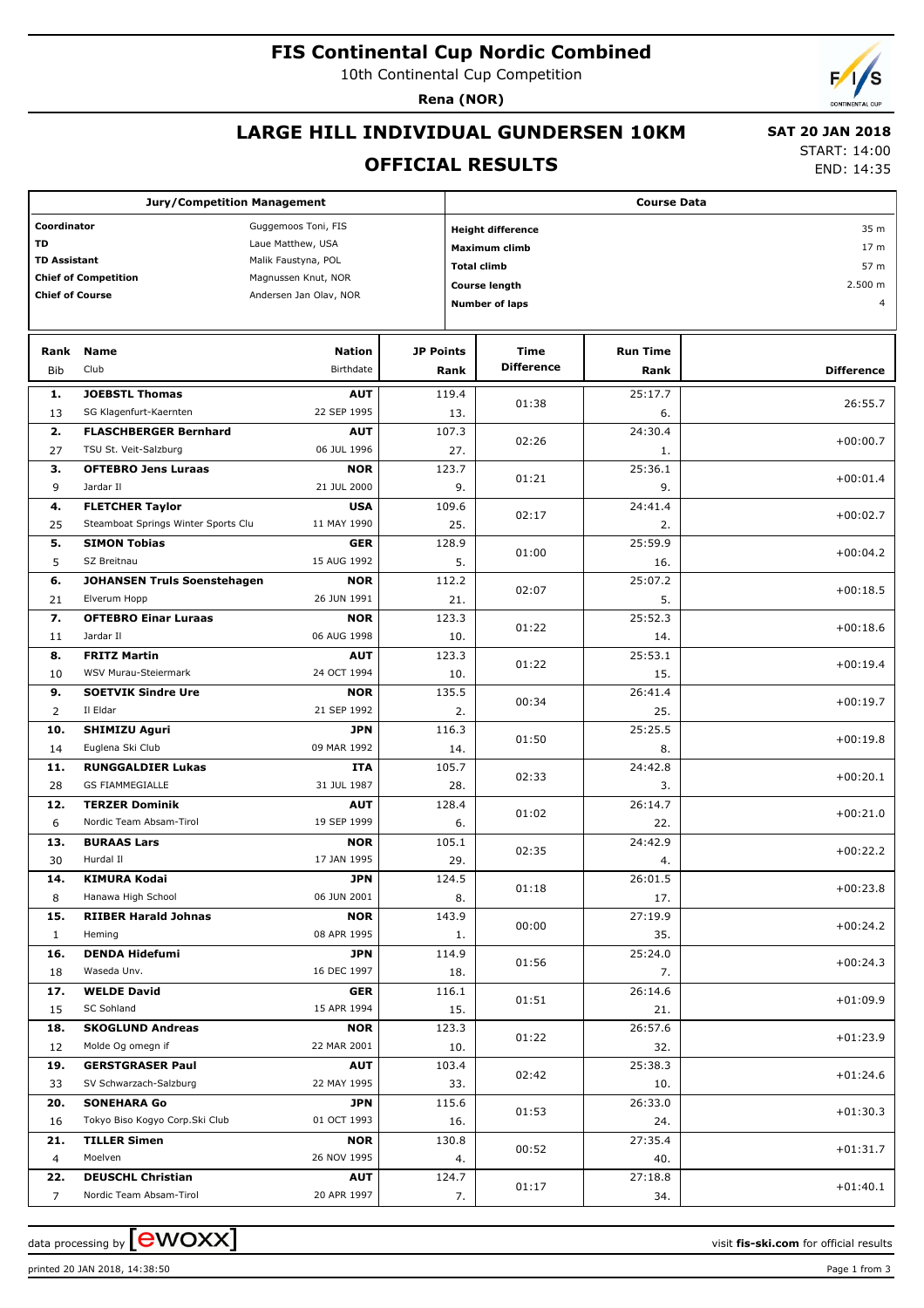# **FIS Continental Cup Nordic Combined**

10th Continental Cup Competition

**Rena (NOR)**



#### **LARGE HILL INDIVIDUAL GUNDERSEN 10KM**

#### **OFFICIAL RESULTS**

 **SAT 20 JAN 2018** START: 14:00

END: 14:35

| Rank<br>Bib | <b>Name</b><br>Club                 | <b>Nation</b><br>Birthdate | <b>JP Points</b><br>Rank | Time<br><b>Difference</b> | <b>Run Time</b><br>Rank | <b>Difference</b> |
|-------------|-------------------------------------|----------------------------|--------------------------|---------------------------|-------------------------|-------------------|
| 23.         | <b>KVARSTAD Simen</b>               | <b>NOR</b>                 | 131.0                    |                           | 27:48.3                 |                   |
| 3           | Byaasen Il                          | 23 MAR 2000                | 3.                       | 00:52                     | 43.                     | $+01:44.6$        |
| 24.         | <b>MAIERHOFER Manuel</b>            | ITA                        | 104.9                    |                           | 26:10.5                 |                   |
| 31          | <b>GS FIAMMEGIALLE</b>              | 17 DEC 1992                | 31.                      | 02:36                     | 19.                     | $+01:50.8$        |
| 25.         | YAMAMOTO Ryota                      | <b>JPN</b>                 | 105.1                    |                           | 26:12.5                 |                   |
| 29          | Waseda Unv.                         | 13 MAY 1997                | 29.                      | 02:35                     | 20.                     | $+01:51.8$        |
| 26.         | <b>SKAARSET Lars Ivar</b>           | <b>NOR</b>                 | 113.0                    | 02:04                     | 26:49.1                 | $+01:57.4$        |
| 20          | Soere Aal il                        | 05 JAN 1998                | 20.                      |                           | 28.                     |                   |
| 27.         | <b>RETTENEGGER Thomas</b>           | <b>AUT</b>                 | 111.7                    | 02:09                     | 26:46.9                 | $+02:00.2$        |
| 22          | TSU St. Veit im Pongau-Salzburg     | 05 FEB 2000                | 22.                      |                           | 27.                     |                   |
| 28.         | <b>KOPP Tim</b>                     | <b>GER</b>                 | 115.5                    | 01:54                     | 27:03.8                 | $+02:02.1$        |
| 17          | VSC Klingenthal                     | 11 FEB 1999                | 17.                      |                           | 33.                     |                   |
| 29.         | <b>HAHN Martin</b>                  | <b>GER</b>                 | 111.3                    | 02:10                     | 26:51.8                 | $+02:06.1$        |
| 23          | VSC Klingenthal                     | 06 MAY 1997                | 23.                      |                           | 30.                     |                   |
| 30.         | <b>SALO Jussi</b>                   | <b>FIN</b>                 | 99.8                     | 02:56                     | 26:21.3                 | $+02:21.6$        |
| 37          | Tampereen Pyrintoe                  | 24 NOV 1991                | 37.                      |                           | 23.                     |                   |
| 31.         | <b>MASTIEV Samir</b>                | <b>RUS</b>                 | 89.0                     | 03:40                     | 25:39.4                 | $+02:23.7$        |
| 43          | Ekaterinburg Dinamo                 | 13 JAN 1993                | 43.                      |                           | 11.                     |                   |
| 32.         | <b>MRAZ Noa Ian</b>                 | <b>AUT</b>                 | 95.0                     | 03:16                     | 26:06.5                 | $+02:26.8$        |
| 39          | SG Klagenfurt-Kaernten              | 17 OCT 1996                | 39.                      |                           | 18.                     |                   |
| 33.         | <b>LOOMIS Adam</b>                  | <b>USA</b>                 | 87.7                     | 03:45                     | 25:41.4                 | $+02:30.7$        |
| 45          | Flying Eagles Ski Club              | 19 MAR 1992                | 45.                      |                           | 12.                     |                   |
| 34.         | <b>GIANMOENA Luca</b>               | ITA                        | 90.2                     | 03:35                     | 25:51.7                 | $+02:31.0$        |
| 41          | LAVAZE 'VARENA                      | 16 NOV 1997                | 41.                      |                           | 13.                     |                   |
| 35.         | <b>PFORDTE Maximilian</b>           | <b>GER</b>                 | 114.0                    | 02:00                     | 27:32.7                 | $+02:37.0$        |
| 19          | WSV Gruena.                         | 25 JUN 1998                | 19.                      |                           | 38.                     |                   |
| 36.         | <b>MACH David</b>                   | <b>GER</b>                 | 111.0                    | 02:12                     | 27:21.4                 | $+02:37.7$        |
| 24          | <b>Tsv Buchenberg</b>               | 14 MAY 2000                | 24.                      |                           | 36.                     |                   |
| 37.         | <b>THANNHEIMER Wendelin</b>         | <b>GER</b>                 | 103.9                    | 02:40                     | 26:54.7                 | $+02:39.0$        |
| 32          | Sc Oberstdorf                       | 25 NOV 1999                | 32.                      |                           | 31.                     |                   |
| 38.         | <b>ZEMAN Martin</b>                 | <b>CZE</b>                 | 99.3                     | 02:58                     | 26:45.3                 | $+02:47.6$        |
| 38          | ASO Dukla Liberec                   | 01 JUL 1993                | 38.                      |                           | 26.                     |                   |
| 39.         | <b>SALMELA Olli</b>                 | <b>FIN</b>                 | 100.5                    | 02:54                     | 26:51.1                 |                   |
| 36          | Ounasvaaran Hiihtoseura             | 27 MAY 1994                | 36.                      |                           | 29.                     | $+02:49.4$        |
| 40.         | <b>VILHELMSEN Emil</b>              | <b>NOR</b>                 | 107.8                    | 02:24                     | 27:34.2                 | $+03:02.5$        |
| 26          | Mosjoen Il                          | 18 JUL 1994                | 26.                      |                           | 39.                     |                   |
| 41.         | <b>ANDREWS Grant</b>                | <b>USA</b>                 | 101.6                    | 02:49                     | 27:35.4                 | $+03:28.7$        |
| 35          | Steamboat Springs Winter Sports Clu | 03 DEC 1997                | 35.                      |                           | 40.                     |                   |
| 42.         | <b>ABRAMOV Konstantin</b>           | <b>RUS</b>                 | 101.8                    | 02:48                     | 27:58.2                 | $+03:50.5$        |
| 34          | Moskovskaya Obl. GBU TSOVS          | 29 JUN 1997                | 34.                      |                           | 45.                     |                   |
| 43.         | <b>SHUMATE Jared</b>                | <b>USA</b>                 | 88.1                     |                           | 27:22.8<br>03:43        | $+04:10.1$        |
| 44          | Park City Ski and Snowboard         | 06 MAR 1999                | 44.                      |                           | 37.                     |                   |
| 44.         | <b>RAKPAROV Chingiz</b>             | KAZ                        | 87.2                     | 03:47                     | 27:54.8                 | $+04:46.1$        |
| 46          |                                     | 05 JUL 1995                | 46.                      |                           | 44.                     |                   |
| 45.         | <b>CEJCHAN Jakub</b>                | CZE                        | 90.9                     | 03:32                     | 28:24.0                 | $+05:00.3$        |
| 40          | Lsk Lomnice nad popelkou            | 26 SEP 1998                | 40.                      |                           | 47.                     |                   |
| 46.         | <b>MAH Nathaniel</b>                | <b>CAN</b>                 | 90.0                     | 03:36                     | 28:28.0                 | $+05:08.3$        |
| 42          | Altius Nordic ski club              | 08 SEP 1995                | 42.                      |                           | 48.                     |                   |
| 47.         | <b>PASHAEV Alexander</b>            | <b>RUS</b>                 | 76.8                     | 04:28                     | 27:44.2                 | $+05:16.5$        |
| 48          | St.Petersburg SHVSM po ZVS.         | 06 DEC 1997                | 48.                      |                           | 42.                     |                   |
| 48.         | <b>KONOPLEV Ivan</b>                | <b>RUS</b>                 | 77.2                     | 04:27                     | 28:05.7                 | $+05:37.0$        |
| 47          | KOR 1 Vyborgskaya SDUSHOR           | 04 MAY 1998                | 47.                      |                           | 46.                     |                   |

data processing by **CWOXX** and  $\overline{A}$  wisit **fis-ski.com** for official results